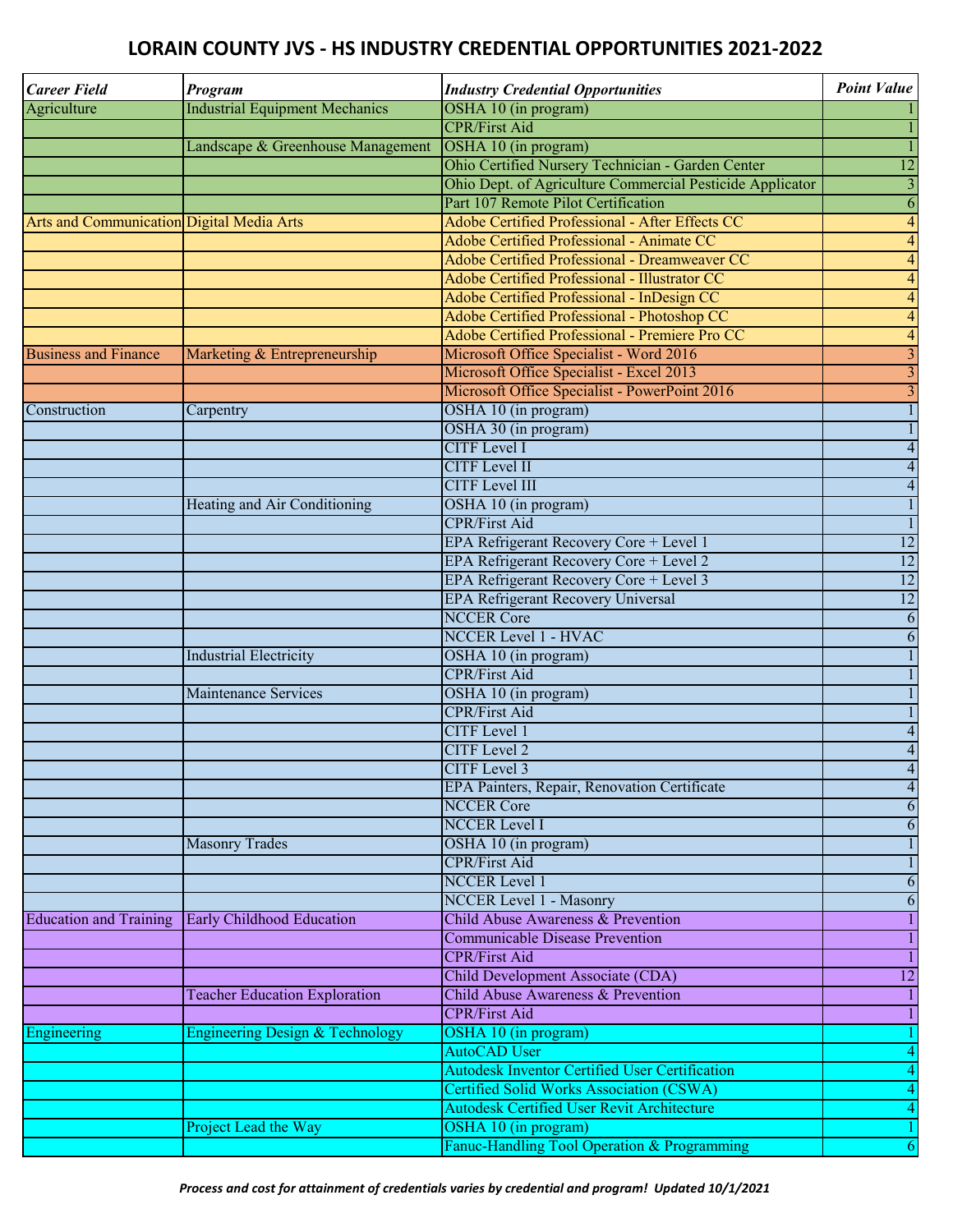## **LORAIN COUNTY JVS - HS INDUSTRY CREDENTIAL OPPORTUNITIES 2021-2022**

| Health                                       | <b>Allied Health Sciences</b>       | OSHA 10 (in program)                                          | 1                       |
|----------------------------------------------|-------------------------------------|---------------------------------------------------------------|-------------------------|
|                                              |                                     | <b>CPR/First Aid</b>                                          | $\mathbf{1}$            |
|                                              |                                     | Natl Healthcare Assoc Certified Phlebotomy                    | 12                      |
|                                              |                                     | Ohio Dept. of Health State Tested Nurse Assistant (STNA)      | 12                      |
|                                              | Sports, Health & Fitness Technology | <b>CPR/First Aid</b>                                          |                         |
|                                              |                                     | OSHA 10 (in program)                                          |                         |
|                                              |                                     | <b>Bleeding Control Basic 1.0 Course</b>                      | $\mathbf{1}$            |
|                                              |                                     | American Medical Cert Assoc (AMCA) Phys Therapy Aide          | 12                      |
| Hospitality and Tourism Bakery & Pastry Arts |                                     | ServSafe - Food Handler                                       | $\overline{1}$          |
|                                              |                                     |                                                               |                         |
|                                              | <b>Culinary Arts</b>                | <b>ACF Certified Culinarian (CC)</b>                          | 9                       |
|                                              |                                     | <b>CPR/First Aid</b>                                          | $\mathbf{1}$            |
|                                              |                                     | <b>Telephone Doctor</b>                                       | $\mathbf{1}$            |
|                                              |                                     | ServSafe - Manager                                            | $\overline{3}$          |
|                                              |                                     | ServSafe - Food Handler                                       |                         |
|                                              | <b>Hospitality Services A</b>       | ServSafe - Food Handler                                       | $\mathbf{1}$            |
|                                              | <b>Hospitality Services B</b>       | ServSafe - Food Handler                                       | $\mathbf{1}$            |
| <b>Human Services</b>                        | Cosmetology                         | Ohio Board of Cosmetology--License of Cosmetology             | 12                      |
| <b>Information Technology</b>                | Cybersecurity & Networking          | Comp TIA $A^+$                                                | 6                       |
|                                              |                                     | Comp TIA Network+                                             | $\overline{6}$          |
|                                              |                                     | CompTIA IT Fundamentals                                       | 6                       |
|                                              | Web and Graphic Design              | Adobe Certified Expert Illustrator CC 2015                    | $\overline{4}$          |
|                                              |                                     | Adobe Certified Expert Photoshop CC 2015                      | $\overline{4}$          |
|                                              |                                     | Adobe Certified Expert Premiere Pro CC 2015                   | $\overline{4}$          |
|                                              |                                     | <b>CIW Web Foundations Associate</b>                          | $\overline{4}$          |
|                                              |                                     | Adobe Cert Assoc Graphic Design & Illus Using Illustrator     | $\overline{4}$          |
| <b>Law and Public Safety</b>                 | <b>Public Safety</b>                | OH Dept of Public Safety, Div of EMS EMT-Basic                | 12                      |
|                                              |                                     | OH Dept of Public Safety, Div of EMS Ohio Firefighter I/II    | 12                      |
|                                              |                                     | <b>NIMS 100</b>                                               | $\overline{4}$          |
|                                              |                                     |                                                               |                         |
|                                              |                                     | <b>NIMS 700</b>                                               | $\overline{4}$          |
|                                              |                                     | <b>NIMS 800</b>                                               |                         |
|                                              |                                     | OC / Pepper Spray                                             |                         |
|                                              |                                     | <b>CPR/First Aid</b>                                          |                         |
| Manufacturing                                | <b>Precision Machine Technology</b> | NIMS Machining Level 1                                        | 12                      |
|                                              |                                     | Any NIMS certification below qualifies as a 12 pt. credential |                         |
|                                              |                                     | NIMS CNC Milling: Programming Setup & Operations              |                         |
|                                              |                                     | <b>NIMS CNC Turning: Operator</b>                             |                         |
|                                              |                                     | NIMS CNC Turning: Programming Setup & Operations              |                         |
|                                              |                                     | <b>NIMS Drill Press Skills I</b>                              |                         |
|                                              |                                     | <b>NIMS Grinding Skills I</b>                                 |                         |
|                                              |                                     | NIMS Job Planning, Benchwork & Layout                         |                         |
|                                              |                                     | <b>NIMS Manual Milling Skills I</b>                           |                         |
|                                              |                                     | NIMS Measurement, Materials & Safety                          |                         |
|                                              |                                     | NIMS Turning Operations: Turning Between Centers              |                         |
|                                              |                                     | NIMS Turnings Operations: Turning Chucking Skills             |                         |
|                                              |                                     | <b>NIMS CNC Milling: Operator</b>                             |                         |
|                                              |                                     | OSHA 10 (in program)                                          |                         |
|                                              | Welding and Fabrication             | American Welding Society (AWS) - Certified Welder             | 12                      |
|                                              |                                     | OSHA 10 (in program)                                          | $\mathbf{1}$            |
| Transportation                               | <b>Automotive Technology</b>        | <b>ASE Student Brakes</b>                                     | $\overline{3}$          |
|                                              |                                     | <b>ASE Student Electrical/Electronic Systems</b>              | $\overline{3}$          |
|                                              |                                     | <b>ASE Student Engine Performance</b>                         |                         |
|                                              |                                     | ASE Student Maintenance & Light Repair                        | $\overline{3}$          |
|                                              |                                     |                                                               | $\overline{\mathbf{3}}$ |
|                                              |                                     | <b>ASE Student Suspension &amp; Steering</b>                  | $\overline{3}$          |
|                                              | <b>Collision Repair</b>             | <b>ICAR Collision Repair</b>                                  | 12                      |
|                                              |                                     | <b>ICAR ProLevel 1 Refinishing Technician Certification</b>   | 12                      |
|                                              | <b>Commercial Truck Technology</b>  | <b>ASE Student Brakes</b>                                     | $\overline{3}$          |
|                                              |                                     | <b>ASE Student Diesel Engines</b>                             | $\overline{3}$          |
|                                              |                                     | <b>ASE Student Electrical/Electronic Systems</b>              | $\overline{3}$          |

*Process and cost for attainment of credentials varies by credential and program! Updated 10/1/2021*